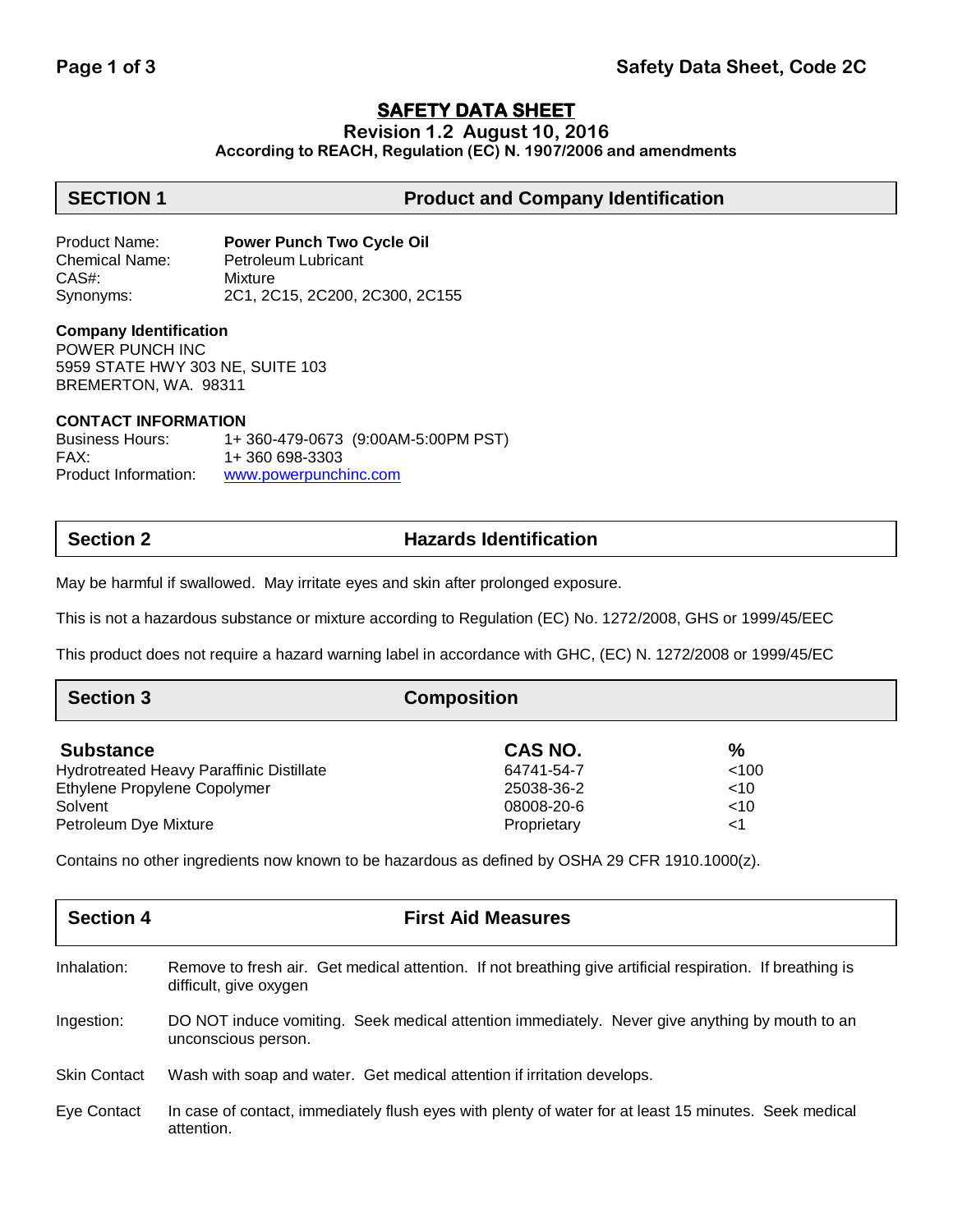| <b>Section 5</b>                                         | <b>Fire Hazard Data</b>                                                                                                                                                |
|----------------------------------------------------------|------------------------------------------------------------------------------------------------------------------------------------------------------------------------|
| <b>Flash Point</b>                                       | >200°C (COC) >392°F. Slightly combustible.                                                                                                                             |
| <b>Thermal Decomposition</b>                             | Carbon Monoxide and Asphyxiants. May release flammable vapors<br>when heated above flash point.                                                                        |
| Extinguishing Media                                      | Carbon Dioxide, dry chemical or foam. Avoid using water, except<br>for cooling container. Water may cause splattering or transport flame.                              |
| <b>Threshold Limits</b>                                  | The PEL (OSHA) and the TLV (ACGIH) is $5mg/m3$ as an oil mist.                                                                                                         |
| <b>Special Fire Procedures</b>                           | Recommend SCBA and Personal Protective Equipment be used.                                                                                                              |
| <b>Section 6</b>                                         | <b>Accidental Release Measures</b>                                                                                                                                     |
| <b>Personal Precautions</b>                              | Personal protective Equipment must be worn. Keep unnecessary personnel away.<br>Ventilate area and avoid breathing vapors or mist.                                     |
| <b>Environmental Precautions</b><br>And Clean Up Methods | Spills should be contained, absorbed and containerized for disposal in accordance with<br>local, state and federal regulations. Prevent entry to sewers and waterways. |

| <b>Section 7</b> | <b>Handling and Storage</b>                                                                                                                 |
|------------------|---------------------------------------------------------------------------------------------------------------------------------------------|
| Handling         | Avoid contact with eyes and skin, wash thoroughly after handling. Avoid breathing vapor or dust. Keep<br>away from heat, sparks and flames. |
| Storage          | Keep container tightly closed, in cool, well-ventilated and dry area                                                                        |
| <b>Section 8</b> | <b>Exposure Controls/Personal Protection</b>                                                                                                |

| Ventilation        | Use with adequate ventilation to control fumes                                                                                |
|--------------------|-------------------------------------------------------------------------------------------------------------------------------|
| Hands              | Use chemical resistant, impervious gloves                                                                                     |
| Eves               | Use safety glasses, goggles or face mask                                                                                      |
| Clothing           | Long sleeve shirt is recommended                                                                                              |
| Respiratory system | Use appropriate respiratory protection if there is any potential for uncontrolled release or<br>exposure levels are not known |

**Section 9 Physical and Chemical Properties**

| <b>Physical State:</b> | Liquid            |
|------------------------|-------------------|
| Color                  | Red               |
| Odor                   | Petroleum Odor    |
| Specific gravity       | $.9$ (water=1)    |
| Solubility             | Negligible        |
| Boiling point          | $>300^{\circ}$ C  |
| Flammability           | Combustible       |
| Vapor Pressure         | <0.01mm Hg @ 20°C |
|                        |                   |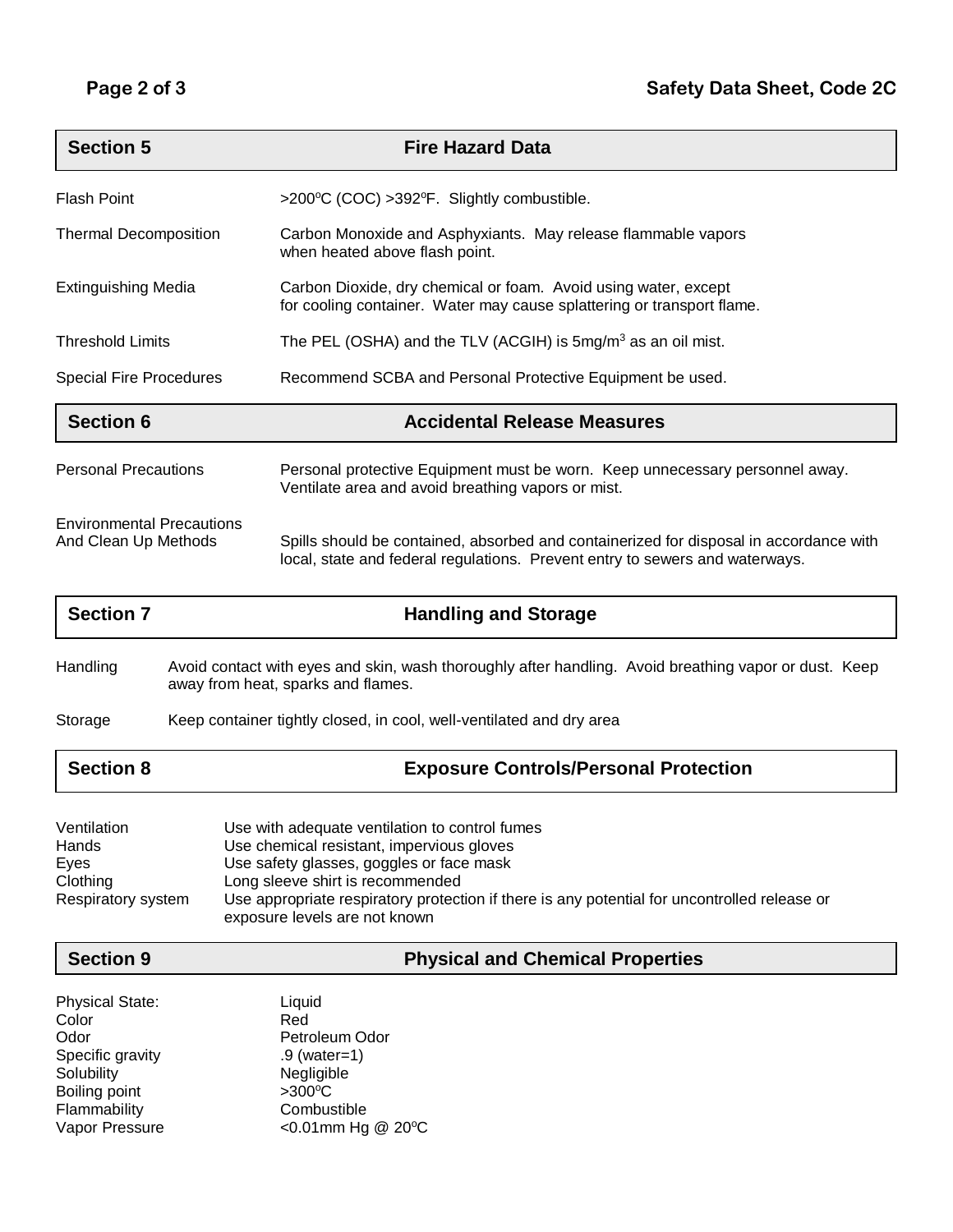| Page 3 of 3 |  |  |  |
|-------------|--|--|--|
|-------------|--|--|--|

 $\overline{\mathsf{I}}$ 

| <b>Section 10</b>                              | <b>Stability and Reactivity</b>                                                                            |  |
|------------------------------------------------|------------------------------------------------------------------------------------------------------------|--|
| Stability:<br>Incompatibilities                | Normally stable at ambient temperatures and pressure.<br>Oxidizing agents. Do not heat above flash point.  |  |
| Conditions to avoid<br>Hazardous Decomposition | <b>Excessive temperatures</b><br>CO, organic oxidation products                                            |  |
| Polymerization                                 | Will not occur.                                                                                            |  |
| <b>Section 11</b>                              | <b>Toxicological Information</b>                                                                           |  |
| Sensitization                                  | None known                                                                                                 |  |
| Mutagenicity                                   | Experimental evidence suggests that this products does not cause mutagenesis                               |  |
| Carcinogenicity                                | Not classified or listed by IARC, NTP, OSHA, EU or ACGIH                                                   |  |
| Teratogenicity<br><b>Reproductive Toxicity</b> | None known<br>None known                                                                                   |  |
| <b>Section 12</b>                              | <b>Ecological Information</b>                                                                              |  |
| <b>Environmental Hazards</b>                   | Not Available                                                                                              |  |
| <b>Fish Toxicity</b>                           | Not Available                                                                                              |  |
| <b>Bacteria Toxicity</b>                       | Not Available                                                                                              |  |
| <b>Section 13</b>                              | <b>Disposal Considerations</b>                                                                             |  |
| <b>Waste Disposal</b>                          | Waste must be disposed of in accordance with federal, state and local environmental<br>control regulations |  |
| <b>Section 14</b>                              | <b>Transportation Information</b>                                                                          |  |
| <b>US DOT Bulk</b>                             | Not regulated, if below 100 deg C                                                                          |  |
| <b>US DOT Non-Bulk</b><br><b>IMDG Code</b>     | Not regulated, if below 100 deg C                                                                          |  |
| <b>ICAO</b>                                    | Not regulated<br>Not regulated                                                                             |  |
| <b>ADR/RID Hazard Class</b>                    | Not regulated                                                                                              |  |
| <b>Section 15</b>                              | <b>Regulatory Information</b>                                                                              |  |
| <b>US TSCA Inventory</b>                       | All components of this product are listed                                                                  |  |
| <b>Other TSCA Registries</b>                   | No                                                                                                         |  |
| SARA EXT HAZ. SUBS.                            | No                                                                                                         |  |
| <b>CERCLA</b><br>CAL PROP 65                   | All components of this product are listed<br>No                                                            |  |
| <b>Section 16</b>                              | <b>Other Information</b>                                                                                   |  |
|                                                | Health<br><b>PPE</b><br>Fire<br>Reactivity                                                                 |  |
| <b>HMIS Code</b>                               | С<br>1<br>0                                                                                                |  |
| <b>NFPA Code</b>                               | 0                                                                                                          |  |